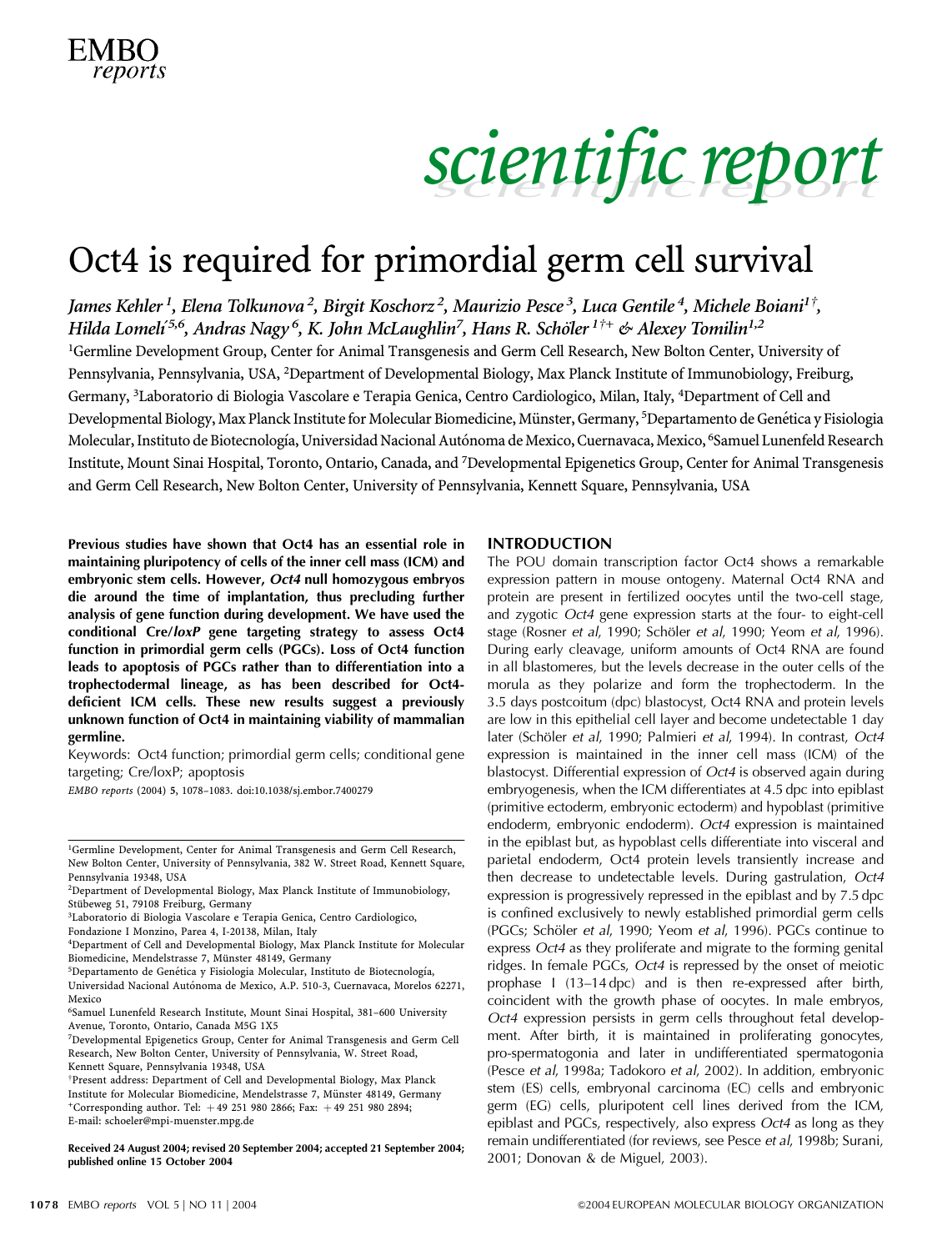This highly restricted, cyclic expression pattern in the germ line, referred to as the 'totipotent cycle', has been taken as an indication that Oct4 may have a role in maintaining the pluripotency and germline potential of pluripotent embryonic cells. Indeed, gene targeting showed that Oct4-deficient embryos survived through the morula stage, but could not form an ICM and also failed to give rise to ES colonies in vitro (Nichols et al, 1998). These results suggested that differentiation of the ICM into trophoblast cells was due to the absence of Oct4 function, rather than to a reduction in viability or decreased proliferation. Further functional tests involved ES cells whose self-renewal and pluripotent state relied on the inducible expression of Oct4 (Niwa et al, 2000). In these experiments, alteration in Oct4 expression above or below a twofold threshold level was sufficient to trigger differentiation into hypoblast and trophoblast cells, respectively. These results were taken as an indication that Oct4 may also act in a dosage-dependent manner in the early mouse embryo, during the formation of the first three germ layers. Although a defined level of Oct4 has been demonstrated to be crucial to maintain pluripotency in ICM and ES cells, the molecular read-out required for this important function is still unknown.

Peri-implantation lethality of Oct4-deficient embryos precluded determination of its function in germ cells. In the present study, we circumvented this limitation by germ-cell-specific deletion of Oct4 and show that PGCs undergo apoptosis without Oct4. Therefore, the loss of Oct4 function at different developmental stages and in different cell-type contexts (ICM/ES versus PGC) exerts different physiological effects.

### RESULTS AND DISCUSSION Oct4 locus targeting

To circumvent the peri-implantation lethality of Oct4 null homozygous embryos (Nichols et al, 1998) and to assess Oct4 function in developing germ cells, we applied the conditional Cre/loxP gene targeting approach (supplementary Fig 1 online). Conditionally targeted Oct4<sup>flox</sup> mice were eventually generated and used for subsequent mating with TNAPCre mice. The latter express Cre recombinase in PGCs due to an insertion of the Cre coding sequence into the Tissue Non-specific Alkaline Phosphatase locus. Previously, we evaluated the specificity of this Cre model and found that before 10.5 dpc Cre activity is detected exclusively in PGCs (Lomeli et al, 2000). After 10.5 dpc, some embryos showed Cre expression additionally in somatic tissue. However, given that after 7.5 dpc the Oct4 gene is restricted to germ cells, we presumed that deletion of Oct4 in somatic cells would be irrelevant and that the phenotype anticipated in PGCs should be cell-autonomous.

### Oct4 phenotype in postnatal gonads

To ablate Oct4 function in PGCs through  $flox \rightarrow \Delta$  biallelic conversion, we set up a multistep mating scheme, as outlined in supplementary Fig 2 online. Postnatal  $\Delta/\Delta$  animals of both sexes did not show any gross behavioural, anatomical or physiological anomalies. However, they were partially or completely infertile, correlating with various degrees of germ cell deficiency in their gonads. In comparison to ovaries of pre-oestral (3-week old) control  $\Delta$ / + females, the ovaries of  $\Delta/\Delta$  females contained about half the number of growing follicles. Even more striking was the difference in the number of primordial follicles, with 25–100 times fewer primordial follicles in  $\Delta/\Delta$  ovaries (compare Fig 1A and B). Our interpretation is that compensatory recruitment of primordial follicles into the pool of maturing follicles soon depletes the reservoir. Consequently, 6-week-old  $\Delta/\Delta$  ovaries contained hardly any primordial follicles and very few growing follicles, whereas the  $\Delta$ / + females of the same age maintained a large number of ovarian follicles (compare Fig 1E and F). Follicles were mostly absent in  $\Delta/\Delta$  ovaries older than 6 weeks (compare Fig 1G and H). Thus, by the time  $\Delta/\Delta$  females had reached breeding age  $({\sim}6$  weeks), their gonads were essentially free of germ cells, which explains their sterility.

In contrast to the full sterility of all matured  $\Delta/\Delta$  females, the fertility of adult  $\Delta/\Delta$  males was always impaired but varied in severity, even among littermates. Accordingly, histological analyses showed complete or partial depletion of spermatogenic cells in  $\Delta/\Delta$  testes, manifested as germ-cell-free seminiferous tubules with only somatic cells present, alongside unaffected tubules with all stages of spermatogenesis present (Fig 1I,M). The percentage of germ-cell-free tubules varied in different  $\Delta/\Delta$  males from 30% to 100%  $(n = 7)$ , correlating with partially or completely impaired fertility of these animals. In contrast to the  $\Delta/\Delta$  females, the phenotypic penetrance in  $\Delta/\Delta$  males did not correlate with age (data not shown). Another visible feature of  $\Delta/\Delta$  testes was a reduction in the diameter of seminiferous tubules lacking germ cells and hyperplasia of the surrounding Leydig cells (Fig 1I,M), similar to other germ-cell-depleted phenotypes. The presence of some surviving spermatogonia in  $\Delta/\Delta$  testes throughout the postnatal period and a few Oct4-positive oocytes in young  $\Delta/\Delta$ ovaries (Fig 1C,K) is consistent with the idea that these cells are descendants of PGCs that escaped Cre-mediated recombination.

### Oct4 phenotype in PGCs

Cre recombinase expression under TNAP locus control and consequently  $Oct4$ <sup>flox</sup> allelic excision can occur in germ cells presumably between 7.25 and 15.5 dpc, as suggested by previous studies (Ginsburg et al, 1990; Anderson et al, 2000; Lomeli et al, 2000). Therefore, gamete deficiency in postnatal gonads can be attributed to loss of PGCs within this period of fetal development. To examine this possibility, we stained PGCs for alkaline phosphatase (AP; Ginsburg et al, 1990), at different stages of embryonic development. Examination of  $\Delta/\Delta$  embryos showed a PGC population comparable in size to that of  $\Delta/$  + embryos at the premigratory (8.5 dpc) and early migratory (9.5 dpc) stages (Fig 2C–F). In contrast, the number of PGCs in  $\Delta/\Delta$  embryos was markedly lower than in  $\Delta$ / + littermates in the late migratory (10.5 dpc) and postmigratory (12.5 dpc) phases of PGC development (Fig 2A,B,G–J). Thus our data support the notion that the primary gamete deficiencies observed in adult mice were caused by the loss of PGCs between 9.5 and 10.5 dpc of embryonic development.

The presence of oocytes and sperm in the ovaries and testes of some adult  $\Delta/\Delta$  animals is consistent with the persistence of some postmigratory PGCs in the genital ridges of  $\Delta/\Delta$  embryos (Fig 2G,I). These PGCs may result from either the dispensability of Oct4 function or its function being undisturbed in these cells. We consider the first possibility to be unlikely for two reasons. First, we observed variability in the number of germ cells within genital ridges of the same stage, which reflects variability in Oct4 dependence. Second, TNAPCre has limited efficiency like most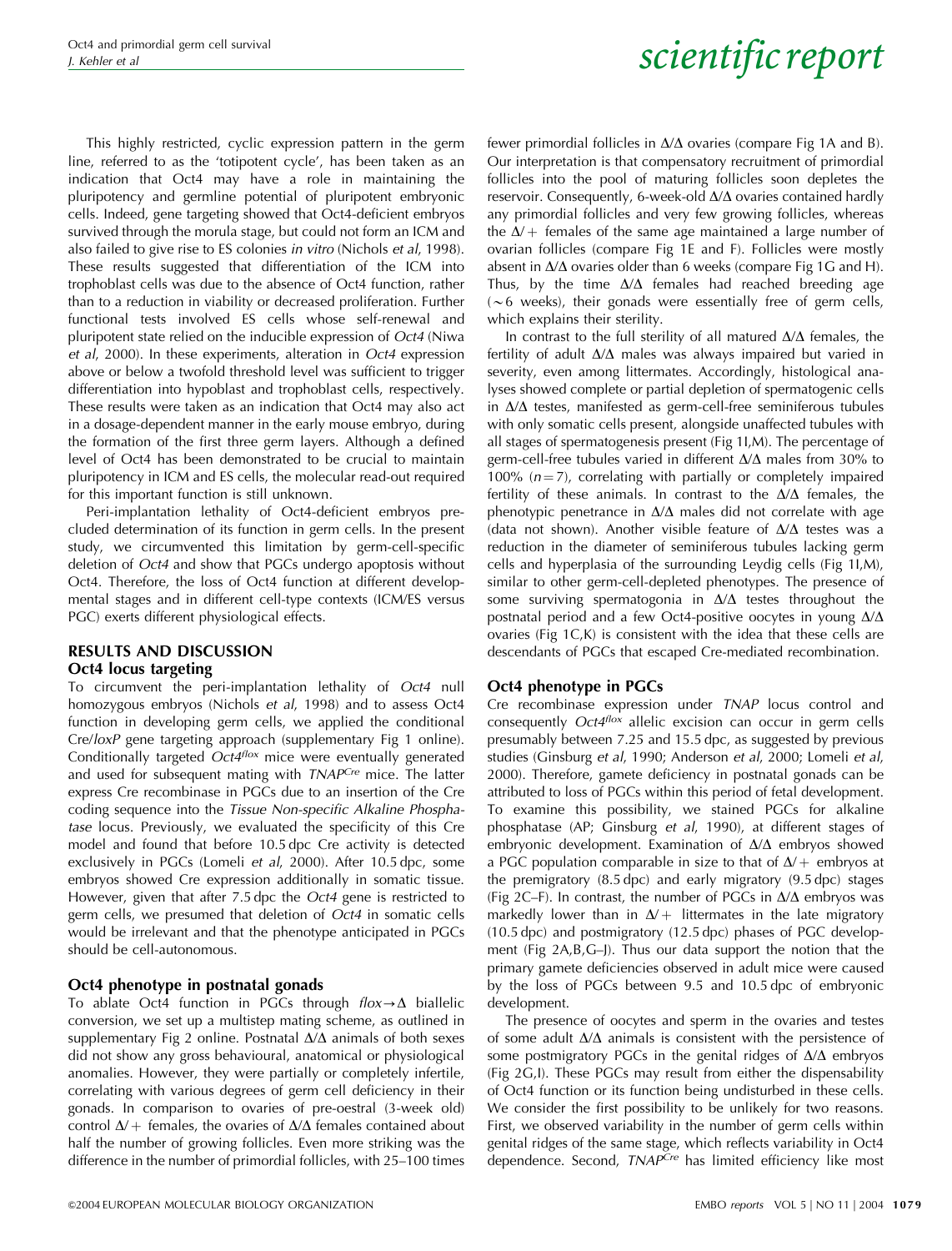

Fig 1 | Oct4 phenotype in adult gonads. Immunostaining with Oct-4 antibody (C,D,K,L) and haematoxylin and eosin (A,B,E–J,M) of ovaries of indicated ages (A–H) and 10-week-old testes (I–M), isolated from  $\Delta/\Delta$  (A,C,E,G,I,K,M) and the control group  $\Delta/$  + (B,D,F,H,J,L) mice, is shown. The arrows and arrowheads point to primordial (arrows) and growing (arrowheads) follicles in the ovarian sections. In the testicular sections, representative germ-celldeficient seminiferous tubules are labelled as  $\Delta/\Delta$  and those harbouring normal spermatogenic cells of all stages as  $\Delta/$  +; the arrowheads point to Oct4-positive spermatogonia type B. Shown are mildly (70%; I,K) and severely (100% of germ-cell-free tubules; M) affected testes. Scale bars in (A) for  $(A,B,E-M)$  and in  $(C)$  for  $(C,D)$  represent 100  $\mu$ m.

Cre-expressing models. Previously, we found that on average 60% of 13.5 dpc PGCs in  $TNAP^{Cre} \times ZAP$  crosses underwent Cremediated recombination of the floxed reporter allele (Lomeli et al, 2000). In the Oct4<sup> $\Delta/$ +</sup>;TNAP<sup>Cre/+</sup> × Oct4<sup>flox/flox</sup> crosses, we find a similar average rate of recombination, inferred from the marked increase in apoptosis seen in 10.5 dpc  $\Delta/\Delta$  embryos that never reached 100% efficiency (see quantitative data in supplementary Figs 3 and 4 online). This latter possibility is further supported by two observations: (1) the presence of Oct4-positive germ cells in young  $\Delta/\Delta$  ovaries (Fig 1C) and in mildly affected  $\Delta/\Delta$  testes (Fig 1K) and (2) the fact that these  $\Delta/\Delta$  males transmit the intact flox allele in their sperm. We found this allele at an expected frequency in the progeny by natural backcrossing of mildly affected adult  $\Delta/\Delta$  males and by intracytoplasmic sperm injection (ICSI) of the few spermatozoa recovered from the epididymides of severely affected infertile males into oocytes (data not shown). Therefore, in a subpopulation of PGCs, probably those that survived through embryonic stages (Fig 2G,I) and subsequently gave rise to gametes in adult  $\Delta/\Delta$  animals (Fig 1C,K), Cre recombinase failed to catalyse the excision of the flox allele. Taken together, the above data suggest that development of PGCs does not proceed without Oct4.

### Fate of Oct4-deficient PGCs

We considered at least four explanations that might account for the loss of PGCs following disruption of Oct4 function. In the first,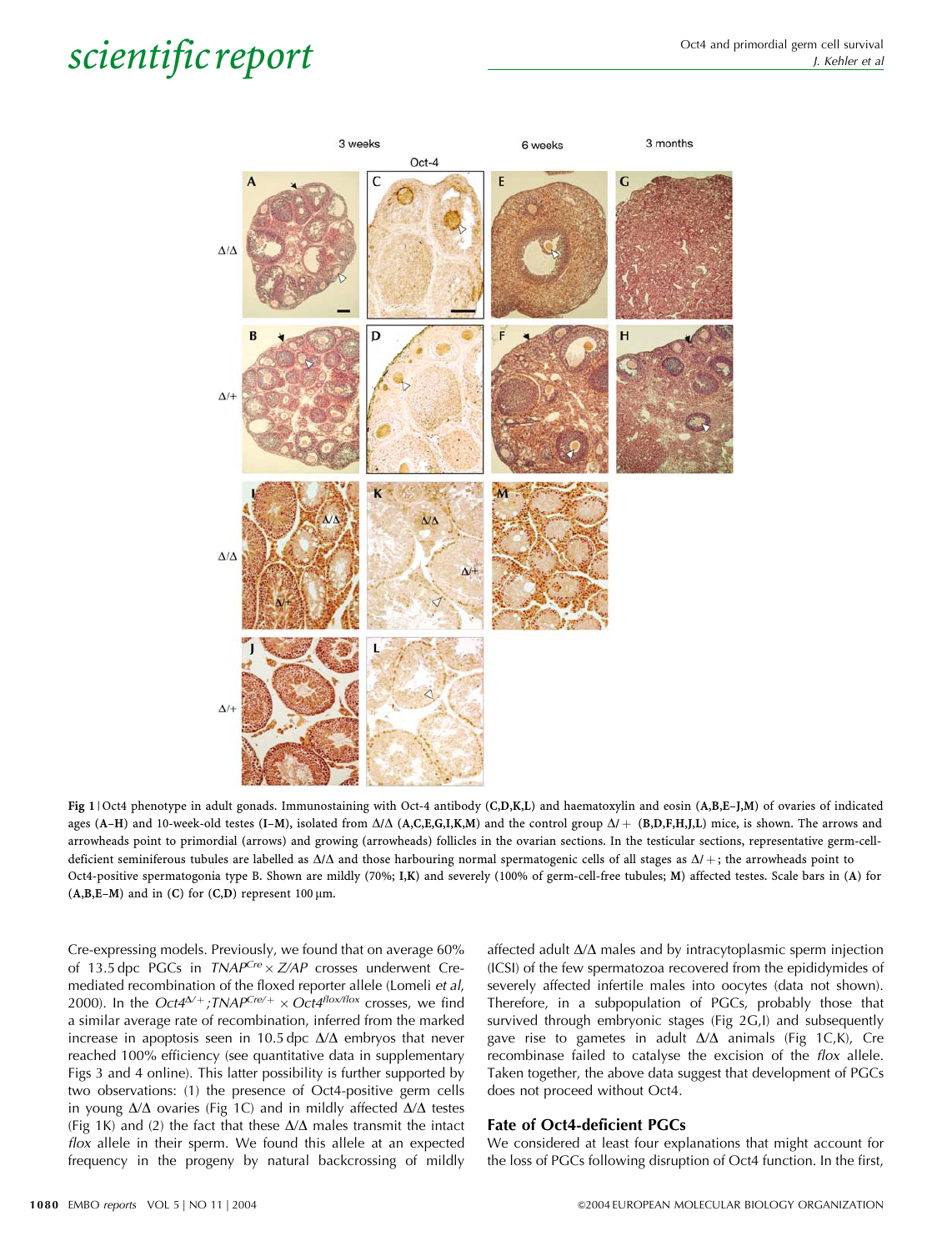

Fig 2 | Oct4 phenotype in PGCs. Alkaline phosphatase (AP) staining of  $\Delta/\Delta$  (A,C,E,G,I) and  $\Delta/+$  embryos (B,D,F,H,J) is shown. The 8.5 dpc (C,D) and 9.5 dpc (E,F) embryos in both groups show no difference in the number of PGCs (arrows) that are located at the base of allantois within the hindgut pocket (8.5 dpc) and, subsequently, in the hindgut endoderm (9.5 dpc). As opposed to the further increase in the number of PGCs in 10.5 dpc  $\Delta t$  + embryos  $(B,H)$ , the  $\Delta/\Delta$  littermates show a marked decrease in the number of PGCs  $(A,G)$ , which is further apparent in 12.5 dpc genital ridges (I versus J). Photographs were taken from the ventral (C,D,G,H) or lateral (A,B,E,F) sides of embryos. Scale bars in (C) for (C,D) and in (E) for (E,F) represent 100  $\mu$ m, and scale bar in (I) for (I,J) represents 200  $\mu$ m.

somatic differentiation would be analogous to the trophoblast differentiation seen in Oct4-deficient ICM and ES cells (Nichols et al, 1998; Niwa et al, 2000). However, other than into prooogonia or gonocytes, differentiation fates have not been reported for mammalian PGCs. Accordingly, we were not able to detect the expression of early (Cdx-2) or mature (TROMA-1) trophoblast markers in  $\Delta/\Delta$  embryos between 9.5 and 10.5 dpc within the dorsal mesentery, which is the site of PGC migration (data not shown). Our results further argue against a second scenario, where Oct4 loss of function could interfere with PGC migration by disrupting their ability to receive a chemotactic signal and/or migrate towards the developing genital ridges. Whereas ectopic PGCs are known to undergo apoptosis in wild-type and mutant mouse models (Stallock et al, 2003), we did not observe any difference in the distribution of PGCs between genotypes, and all of the apoptotic PGCs that we analysed were isolated from the dorsal mesentery. Third, we hypothesized that Oct4 loss in PGCs might trigger premature meiosis, due to the observation that Oct4

is downregulated in female PGCs on their entry into meiosis and coincides with a massive wave of cell death in the fetal ovary at 13.5 dpc (Pesce et al, 1998a). However, as we did not observe clear nuclear signs of meiosis in  $\Delta/\Delta$  PGCs before 13.5 dpc (data not shown), we excluded the third possibility as well.

Because programmed cell death, apoptosis, is the only fate ascribed to PGCs that leave the germ lineage in response to genetic mutations or missing cues from the somatic environment (for reviews, see McLaren, 2000; Zhao & Garbers, 2002; Tres et al, 2004), we assessed whether it may also account for PGC loss following Oct4 withdrawal. To this end, histological analyses of sections of the aorta–gonad–mesonephros (AGM) region of 10.5 dpc  $\Delta/\Delta$  embryos were performed. Immunostaining for the Oct4 protein again confirmed its loss by Cre-mediated recombination of the flox locus (compare Fig 3A and B). Importantly, near the genital ridge, we observed compact clusters of cells with dark, fragmented nuclei, which is a hallmark of apoptosis (data not shown). These clusters showed co-staining with the stage-specific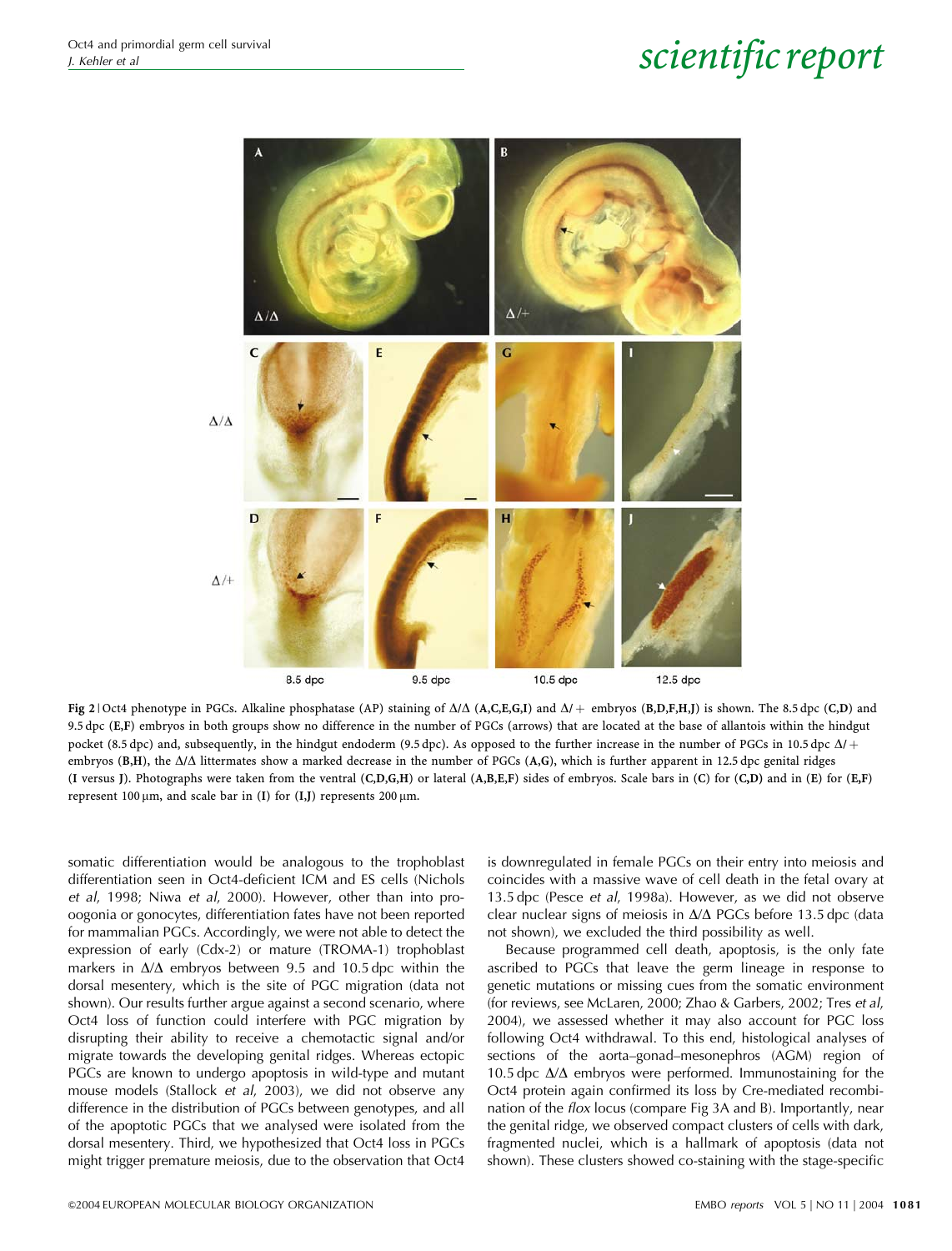

Fig 3 | Apoptosis of Oct4-deficient PGCs. Labelling with Oct-4 antibody (A,B), and double TUNEL (green)/SSEA-1 antibody (red) staining (C,D) of the  $\Delta/\Delta$  (A,C) and control  $\Delta/$  + (B,D) 10.5 dpc embryo sections are shown. Significant reduction in Oct4 protein staining can be seen in the  $\Delta/\Delta$  sections. Shown in (C,D) is the AGM region of the same embryos as in Fig 2G,H. Note a strong TUNEL signal in the nuclei of the same clustered cells showing residual SSEA-1 staining on the cell membrane (C and inset). The SSEA-1 signal was notably weaker than that from viable PGCs of the  $+/\Delta$  embryos (D) yet sufficiently strong to be distinguished from the background. Scale bars in (A) for (A,B) and in (C) for  $(C,D)$  represent 50  $\mu$ m. The inset is a twofold magnification of the PGC/apoptotic area in (C). Arrowhead, PGC; da, dorsal aorta; dm, dorsal mesentery; gr, genital ridge.

embryonic antigen 1 (SSEA-1), a marker of migratory PGCs, and with TUNEL staining (Fig 3C and inset), implying that they represent bona fide PGCs undergoing apoptosis. We additionally confirmed the result as well as quantified PGC loss in  $\Delta/\Delta$ embryos, using fluorescence-activated cell sorting analyses (supplementary Figs 3 and 4 online).

In sum, our results show that the ablation of Oct4 expression in PGCs impairs their maintenance starting by 10 dpc. In fact, lack of Oct4 resulted in a massive (as high as 70%; supplementary Figs 3 and 4 online) wave of premature apoptosis in PGC before their colonization of the developing gonadal ridges, contributing to postnatal gonads depleted of pro-spermatogonia and oocytes. Although Oct4 and TNAP are coexpressed in PGCs during their initial formation in the proximal epiblast at 7.25 dpc, the phenotype is not evident until 10 dpc. A possible explanation for this finding is that Cre recombinase requires 1 or 2 days after the onset of its expression to reach a critical threshold level to catalyse recombination in vivo. In agreement with this, Cre excision activity in crosses between the  $TNAP^{Cre}$  and the Cre reporter  $ZAP$ mice was first detected at 9 dpc (Lomeli et al, 2000). Therefore, the  $Oct4$ flox allele may remain intact until  $9$  dpc. The subsequent degradation of Oct4 mRNA and protein may further delay the manifestation of the Oct4 phenotype until about 10 dpc, when the majority of  $\Delta/\Delta$  PGCs showed features of apoptosis. An alternative explanation is that Oct4 function is dispensable in premigratory

and early migratory PGCs but becomes essential by 10 dpc, when PGC proliferation is highest (Tam & Snow, 1981; Gomperts et al, 1994). An inducible Cre model might help to discriminate between the two possibilities by precise control of the timing of recombination in the  $Oct4<sup>flox</sup>$  locus.

The germ cell phenotype in  $\Delta/\Delta$  males did not seem to progress with age. On the contrary, the germ cell deficiency in  $\Delta/\Delta$  females was exacerbated by age. The population of resting oocytes, already impaired at the prepubertal age, was further depleted during the first ovulatory cycles and/or by subsequent ovarian atresia. This difference might be due to the fact that spermatogenesis relies on self-renewing stem cells, whereas the oocyte pool is mainly established during fetal development.

### Speculations

Apoptosis is the only fate ascribed to PGCs that leave the germ lineage in response to genetic mutations or missing cues from the somatic environment (for reviews, see McLaren, 2000; Zhao & Garbers, 2002; Tres et al, 2004). In line with these observations, ablation of Oct4 in migratory PGCs promotes their apoptosis. This is a remarkably distinct function in germ cells from its previously demonstrated role as a gatekeeper of pluripotency in ICM cells and their cultured counterparts, ES cells (Nichols et al, 1998; Niwa et al, 2000). However, our data do not preclude the potential superimposition of several pathways. For example, loss of Oct4 might initially trigger PGCs to differentiate into somatic cell types other than trophoblast (see above), and then undergo apoptosis due to a lack of appropriate survival signals. These two phenomena may also serve as different solutions to the same problem. The Oct4 gene is downregulated whenever lineages split off from the germ line, namely into the trophoblast and hypoblast, and in each of the three somatic lineages (Pesce et al, 1998b). As PGCs are not known to exit the germ line spontaneously by differentiation, the forced loss of Oct4 function in our experimental model may establish a conflict that can be only resolved by apoptosis. In more specific terms, however, the different physiological read-outs of Oct4 deficiency in ICM cells and PGCs should reflect distinct sets of target genes and/or partner proteins recruited by Oct4 at the two different stages of germline development.

The Fgf/Frfr, LIF/gp130/Jak/Stat3 and Steel/c-kit/AKT/mTOR/ Bax transduction pathways have been shown to operate in migratory PGCs to promote their growth and survival (for reviews, see McLaren, 2000; De Miguel et al, 2002; Zhao & Garbers, 2002; Stallock et al, 2003). Whether and how Oct4 interacts with the elements of these pathways in PGCs remains to be determined. This is not a trivial task, however, considering scant PGC number, their short lifespan in vitro and the lack of a suitable long-term culture model. The EG cells, despite their PGC origin, are more closely related to the ES cells in both growth factor dependence and developmental capacity (for reviews, see Surani, 2001; Donovan & De Miguel, 2003). Accordingly, the EG cells we established from migratory 8.5 dpc *Oct-4<sup>flox/flox</sup>* PGCs differentiated into trophoblast rather than having underwent apoptosis, after Oct4 function had been abolished by an inducible Cre (data not shown). The recent demonstration of retroviral transduction of PGCs might provide a feasible approach for designing future experiments to investigate potential pathways downstream of Oct4 (De Miguel et al, 2002).